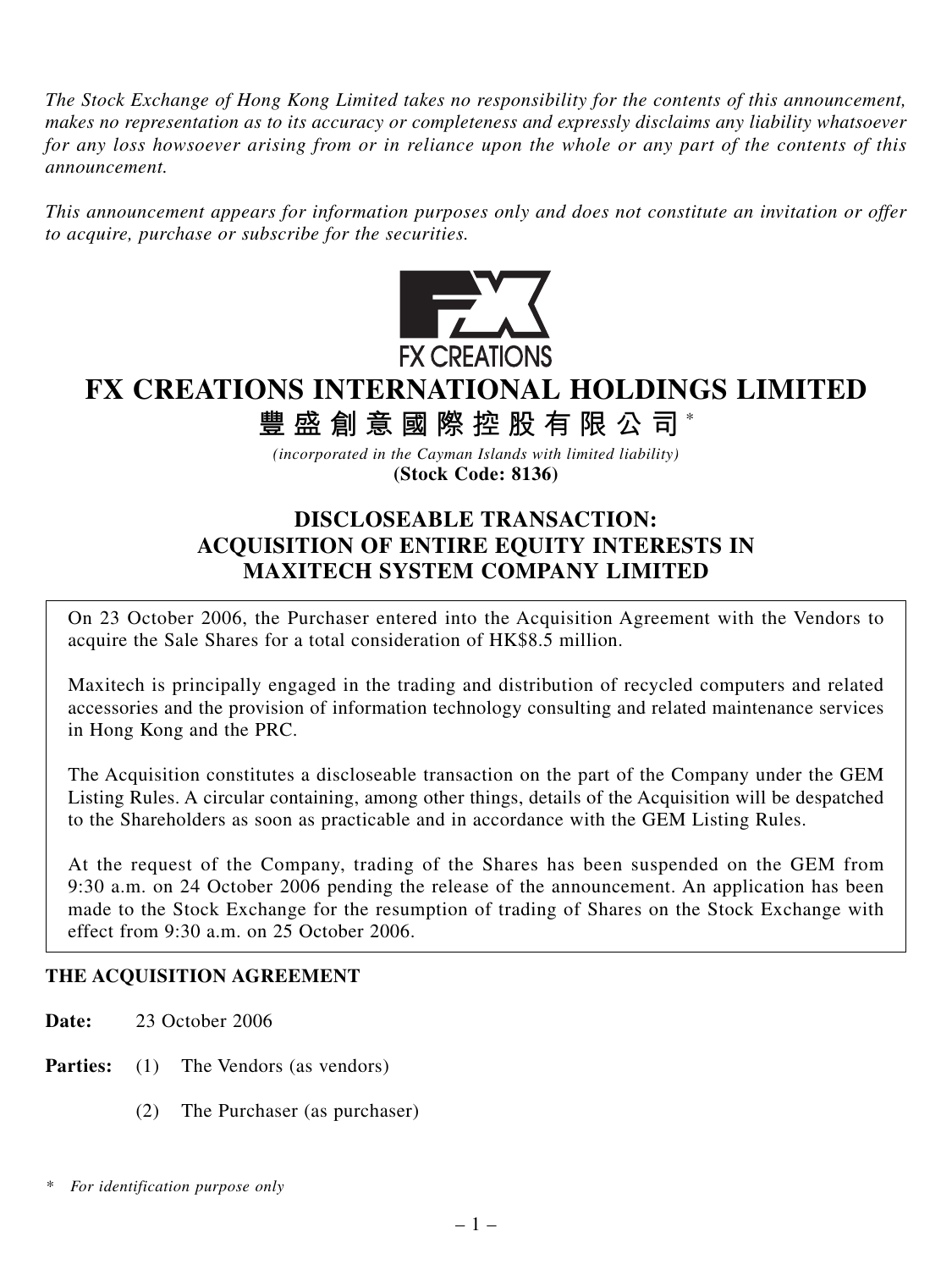To the best of the Directors' knowledge, information and belief having made all reasonable enquiries, each of the Vendors is an Independent Third Party.

#### **Assets to be acquired**

Pursuant to the Acquisition Agreement, the Purchaser agreed to purchase and the Vendors agreed to sell the Sale Shares subject to and upon the terms of the Acquisition Agreement.

#### **The Sale Shares**

The Sale Shares comprise 1,000,000 shares of HK\$1.00 each in the share capital of Maxitech, representing the entire issued share capital of Maxitech. As at the date of this announcement, the Sale Shares are beneficially owned by the Vendors, as to 600,000 Sale Shares by Leung Sui Ping, Heidi, as to 200,000 Sale Shares by Yip Yung Kan and the remaining 200,000 Sale Shares by Yip Yuk Tong.

#### **Consideration**

The consideration for the Acquisition is HK\$8.5 million which shall be satisfied by the Purchaser in the following manner:

- (a) HK\$2,000,000, being the deposit and the part payment towards the consideration for the Acquisition, shall be payable by the Purchaser to the Vendors in proportion to their respective shareholdings in Maxitech on the date of signing of the Acquisition Agreement;
- (b) HK\$2,000,000 shall be payable by the Purchaser to the Vendors in proportion to their respective shareholdings in Maxitech upon Completion;
- (c) HK\$1,746,000 shall be payable by the Purchaser in proportion to their respective shareholdings in Maxitech on or before the date falling two months immediately after Completion; and
- (d) HK\$2,754,000 by the Purchaser procuring the Company to allot and issue the Consideration Shares to the Vendors in proportion to their respective shareholdings in Maxitech credited as fully paid, at the Issue Price, upon Completion.

The consideration was determined based upon a price earnings ratio ("**P/E Ratio**") of approximately 5.67 times of the Guaranteed Profit, which the Board considers to be fair and reasonable. Such P/E Ratio was determined by the Board with reference to the listed companies in Hong Kong which are engaged in business similar to Maxitech.

The Board reckons that a business where its earnings potential would mainly be derived from its trading activities and provision of services, which in turn were dependent upon the procurement and distribution channels secured, the determination of the consideration should be based upon an appropriate P/E Ratio. If determination of the consideration of this type of business is based upon its net asset value, it will not appropriately reflect its value.

Taken into consideration of the profit guarantee to be given by the Vendors as mentioned in the section headed "Profit Guarantee" below and the business opportunity to tap into the business sector of trading and distribution of recycled computer parts and components, the Board considers that the consideration for the Acquisition is fair and reasonable.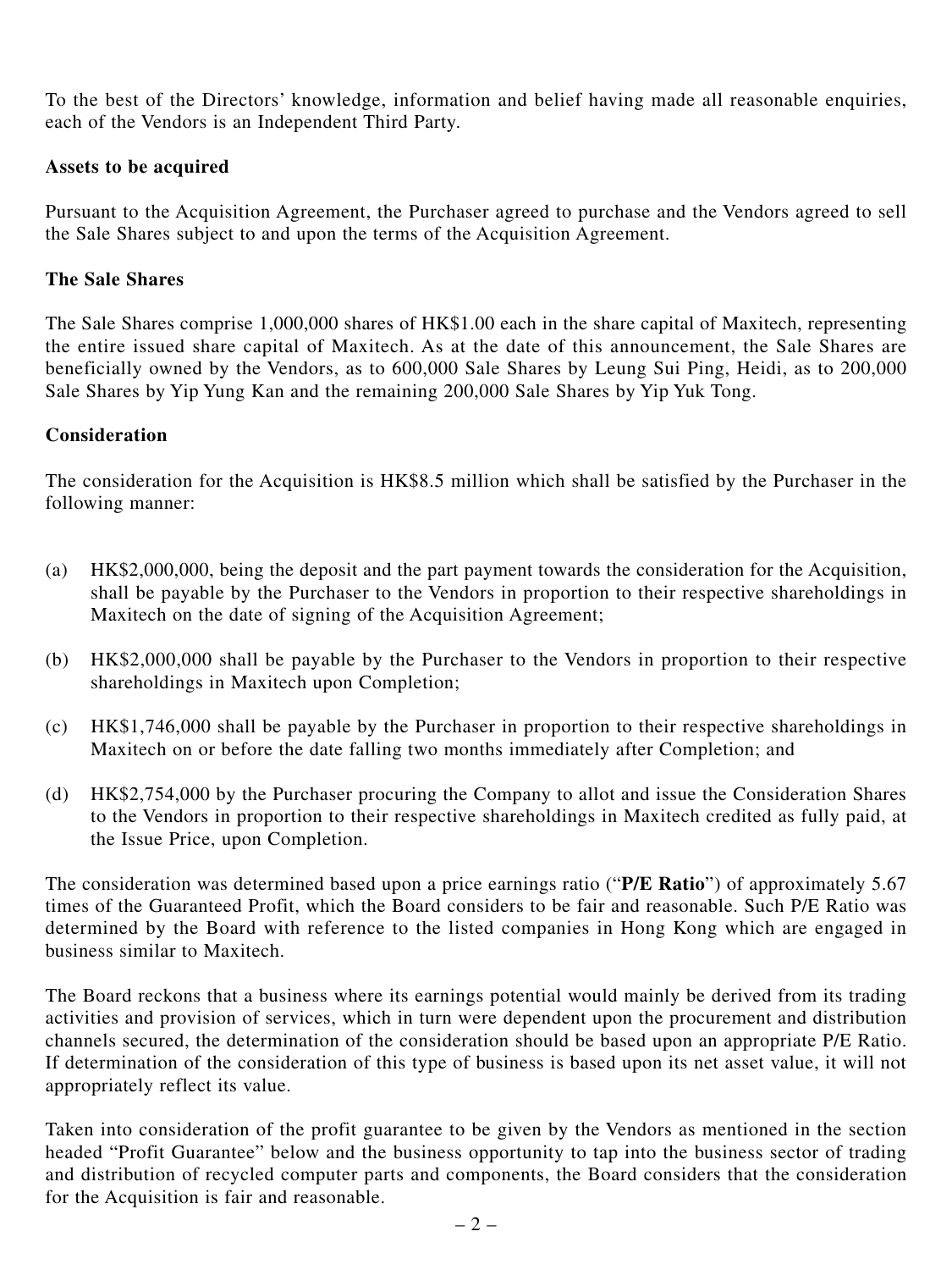#### **The Consideration Shares**

The Issue Price represents:

- (a) a premium of about 9.09% to the closing price of HK\$0.165 per Share as quoted on the Stock Exchange on 23 October 2006, being the last trading day of the date of the Acquisition Agreement;
- (b) a premium of about 3.69% to the average of the closing prices of HK\$0.1736 per Share as quoted on the Stock Exchange for the last five consecutive trading days up to and including 23 October 2006, being the last trading day of the date of the Acquisition Agreement; and
- (c) a premium of approximately 434.13% over the net asset value of approximately HK\$0.0337 per Share based on the Group's net asset value of approximately HK\$25,210,000 (as shown in a circular of the Company dated 19 June 2006 in relation to the open offer of new Shares.

The Issue Price was arrived at after arm's length negotiation between the Group and the Vendors. The Directors (including the independent non-executive Directors) consider that the Issue Price is fair and reasonable and in the interests of the Shareholders as a whole. Based on the closing price of HK\$0.165 per share as quoted on the Stock Exchange on 23 October 2006, being the last trading day of the date of the Acquisition Agreement, the aggregate market value of the Consideration Shares will be HK\$2,524,500.

The Consideration Shares will be allotted and issued under the general mandate to allot and issue Shares granted to the Directors by a resolution passed by the Shareholders at the annual general meeting of the Company held on 11 August 2006. An application will be made to the Stock Exchange for the listing of and permission to deal in the Consideration Shares.

Pursuant to the terms and conditions of the Acquisition Agreement, the Vendors undertake that they will not dispose of: (a) any of the Consideration Shares for a period of six months immediately after Completion; and (b) more than 6,800,000 Consideration Shares for a period of 12 months immediately after the expiry of the six-month period referred to in paragraph (a) above.

The Consideration Shares to be allotted and issued will represent approximately 2.05% of the existing issued share capital of the Company and approximately 2.00% of the issued share capital of the Company as enlarged by the allotment and issue of the Consideration Shares. None of the Vendors will become a substantial Shareholder upon Completion.

The Consideration Shares, when allotted and issued, will rank pari passu in all respects with each other and with the Shares in issue on the date of allotment and issue of the Consideration Shares.

#### **Profit guarantee**

The Vendors have guaranteed and warranted to the Purchaser that if the actual audited net profit (the "**Actual Profit**") of Maxitech as shown in the Audited Accounts is less than the Guaranteed Profit, the Vendors shall pay to Maxitech in cash within fourteen (14) days after the delivery of the Audited Accounts to the Vendors and the Purchaser in an amount calculated as follows:

 $A = (Guaranteed Profit - Actual Profit)$ 

where A is the amount payable to Maxitech.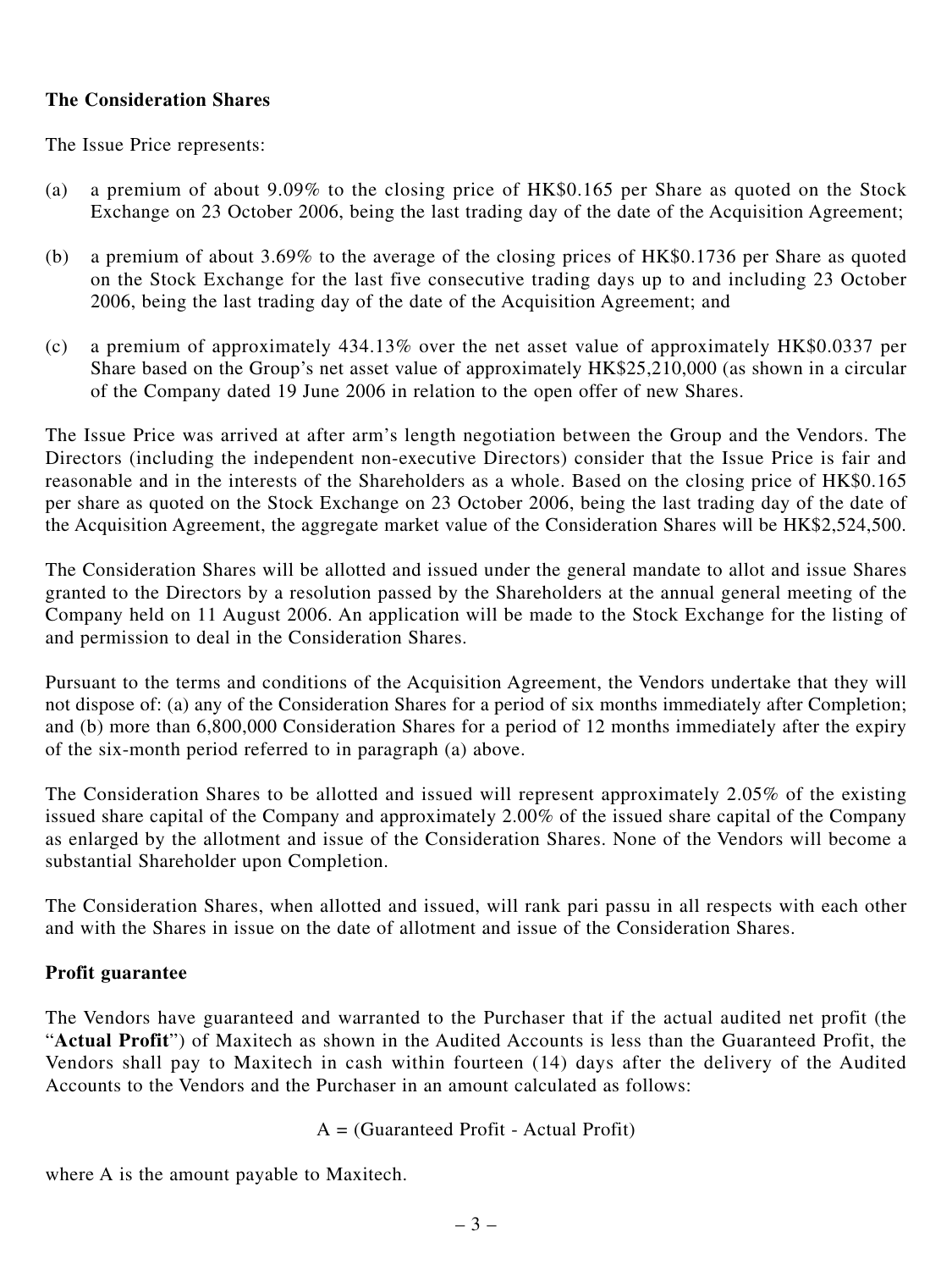If Maxitech records a loss in the Audited Accounts, the Vendors will be obligated to pay to Maxitech the amount of such loss and the amount of the Guaranteed Profit. If the Actual Profit exceeds the Guaranteed Profit, no amount will be payable to the Vendors.

#### **Conditions**

The Acquisition Agreement is conditional upon:

- (a) the Purchaser being satisfied with the results of the due diligence review to be conducted on Maxitech;
- (b) the warranties given by the Vendors in favour of the Purchaser under the Acquisition Agreement remaining true and accurate in all respects;
- (c) the Listing Committee granting listing of and permission to deal in the Consideration Shares;
- (d) all necessary consents and approvals required to be obtained on the part of Maxitech, the Purchaser or the Vendors in respect of the Acquisition Agreement and the transactions contemplated hereby having been obtained;
- (e) if necessary, the passing by the Shareholders at an extraordinary general meeting of the Company to be convened and held of the necessary resolutions to approve the Acquisition Agreement and the transactions contemplated hereunder, including but not limited to the allotment and issue of the Consideration Shares.

If any of the above conditions has not been satisfied (or as the case may be, waived by the Purchaser) on or before 4:00 p.m. on 31 October 2006 or such later date as the Purchaser may agree, the Acquisition Agreement shall cease and determine and no party shall have any obligations and liabilities under the Acquisition Agreement save for any antecedent breaches of the terms thereof.

#### **Completion**

Completion will take place on the third Business Day after the fulfilment of all the conditions of the Acquisition Agreement.

After Completion, Maxitech will become an indirect wholly owned subsidiary of the Company. There is no restriction as to subsequent sale of the Sale Shares.

## **INFORMATION ON MAXITECH**

Maxitech is principally engaged in the trading and distribution of recycled computers and related accessories and the provision of information technology consultancy and related maintenance services in Hong Kong and the PRC. Maxitech was established and commenced its business in July 2002 by the Vendors.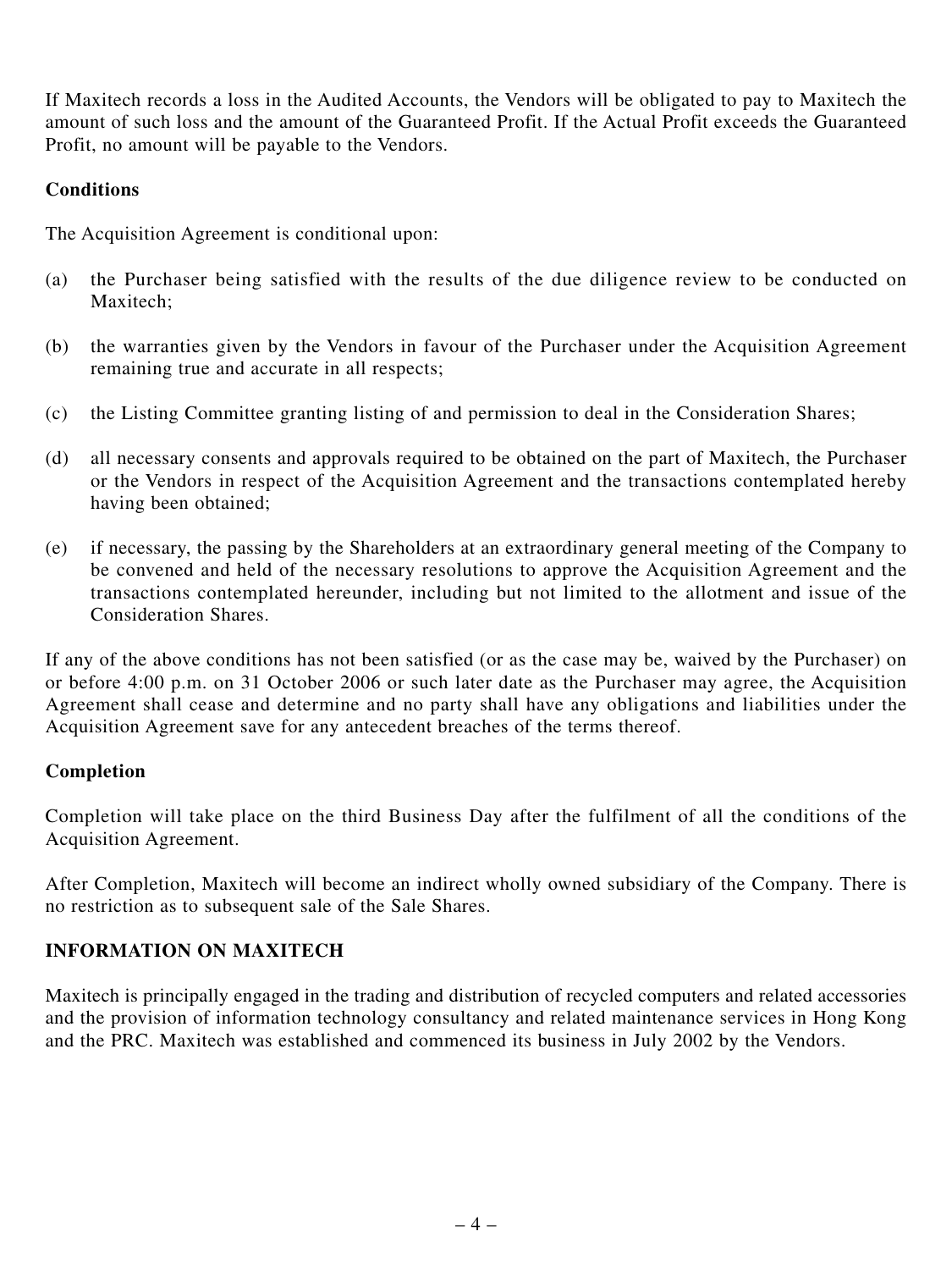The audited financial information of Maxitech for the two years ended 31 December 2005 and prepared in accordance with accounting principles generally accepted in Hong Kong are as follows:

|                                      |            |            | Nine months<br>ended<br>30 September |
|--------------------------------------|------------|------------|--------------------------------------|
|                                      | 2004       | 2005       | 2006                                 |
|                                      | (audited)  | (audited)  | (unaudited)                          |
| Turnover                             | 29,481,720 | 16,747,885 | 31,290,180                           |
| Profit before income tax             | 526,490    | 453,839    | 722,831                              |
| Profit after income tax (Net profit) | 526,490    | 444,491    | 722,831                              |
| Net assets/(liabilities)             | (380, 578) | 63,913     | 2,015,745                            |

## **REASONS FOR THE ACQUISITION**

The Group is principally engaged in retail sales and wholesales of bags and accessories under the FX CREATIONS brandname. The bags sold by the Group consist principally of business bags, sport bags, backpacks, handbags and wallets. The accessories sold by the Group include belts, watches, spectacles and umbrellas.

The Directors observed that the markets distribution and trading of recycled computer parts and components has ample market potential and consider that the Acquisition offers the Group a good business opportunity to further diversify its business. The Directors further consider that when integrated into the Group's business operation, its turnover and revenue to be generated will increase progressively and will provide a steady income stream to the Group.

The Directors, including the independent non-executive Directors, consider that the terms of the Acquisition Agreement are entered into upon normal commercial terms following arm's length negotiations among the parties and that the terms of the Acquisition Agreement are fair and reasonable and are in the interests of the Company and the Shareholders as a whole.

#### **GENERAL**

The Acquisition constitutes a discloseable transaction on the part of the Company under the GEM Listing Rules.

A circular containing, among other things, details of the Acquisition will be despatched to the Shareholders as soon as practicable and in accordance with the GEM Listing Rules.

#### **SUSPENSION AND RESUMPTION OF TRADING**

At the request of the Company, trading of the Shares has been suspended on the Stock Exchange from 9:30 a.m. on 24 October 2006 pending the release of this announcement. An application has been made to the Stock Exchange for the resumption of trading of the Shares on the Stock Exchange with effect from 9:30 a.m. on 25 October 2006.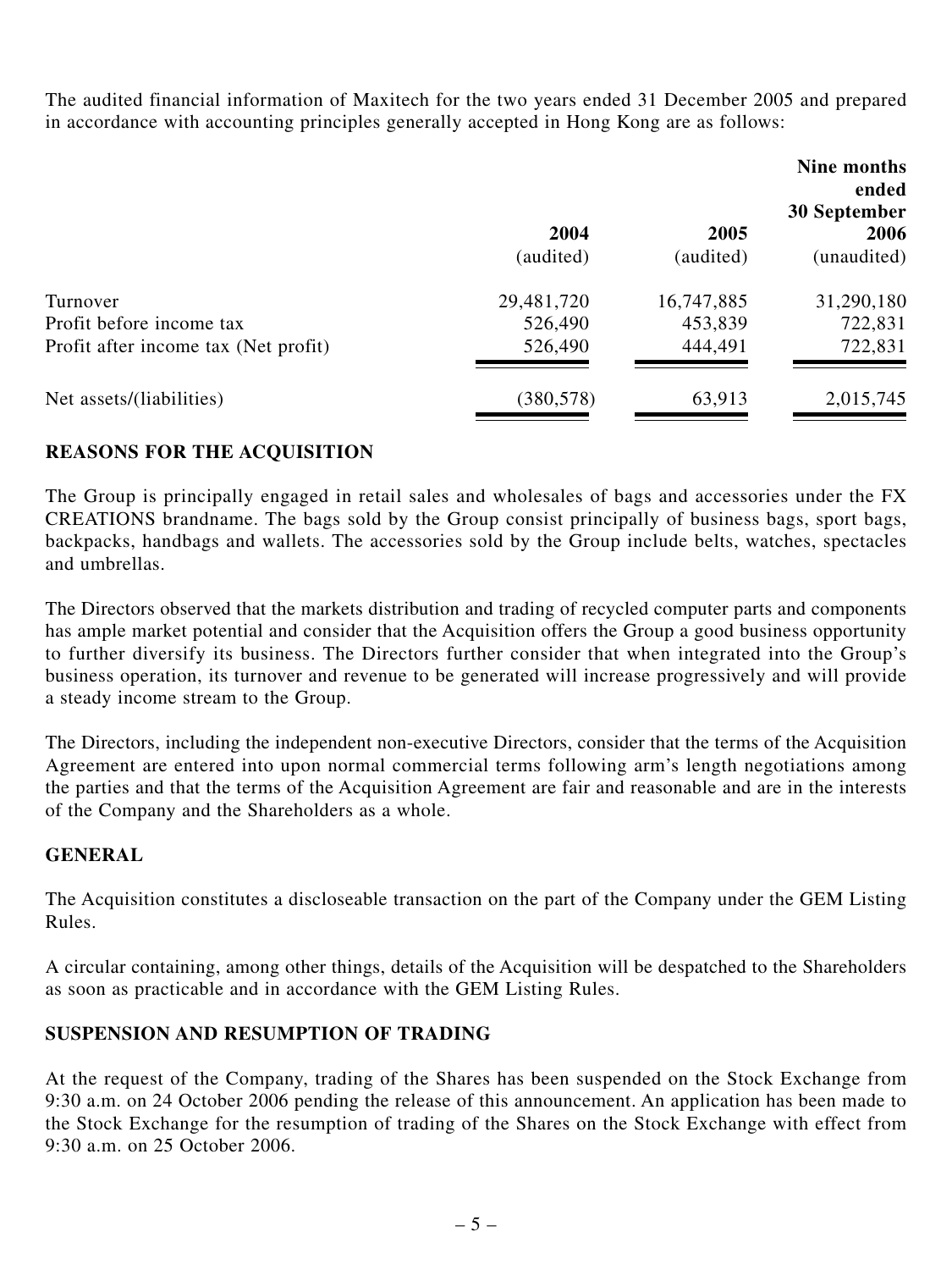## **DEFINITIONS**

In this announcement, unless the context otherwise requires, the following expressions shall have the following meaning when used herein:

| "Acquisition"           | the acquisition of the Sale Shares under the Acquisition<br>Agreement                                                                                                                                                                                                                                                                                       |
|-------------------------|-------------------------------------------------------------------------------------------------------------------------------------------------------------------------------------------------------------------------------------------------------------------------------------------------------------------------------------------------------------|
| "Acquisition Agreement" | the agreement dated 23 October 2006 and entered into<br>between the Purchaser and the Vendors in relation to the<br>Acquisition                                                                                                                                                                                                                             |
| "Audited Accounts"      | the audited balance sheet of Maxitech as at 31 December<br>2007 and the audited profit and loss accounts of the Maxitech<br>for the financial year ending 31 December 2007 to be prepared<br>and reported by the Auditors and prepared in accordance<br>with accounting principles generally accepted in Hong Kong                                          |
| "Auditors"              | the auditors for the time being of the Purchaser or such firm<br>of accountants to be nominated by the Purchaser                                                                                                                                                                                                                                            |
| "Board"                 | the board of Directors                                                                                                                                                                                                                                                                                                                                      |
| "Business Day"          | any day except Saturdays and Sundays on which banks in<br>Hong Kong are open for business                                                                                                                                                                                                                                                                   |
| "Company"               | FX Creations International Holdings Limited (豐盛創意國<br>際控股有限公司)*, a company incorporated in the Cayman<br>Islands with limited liability and the issued Shares of which<br>are listed on GEM                                                                                                                                                                 |
| "Completion"            | completion of the Acquisition in accordance with the terms<br>and conditions of the Acquisition Agreement                                                                                                                                                                                                                                                   |
| "Consideration Shares"  | 15,300,000 Shares to be allotted and issued to the Vendors<br>(as to 9,180,000 Consideration Shares to Leung Sui Ping,<br>Heidi, as to 3,060,000 Consideration Shares to Yip Yung Kan<br>and as to 3,060,000 Consideration Shares to Yip Yuk Tong,<br>credited as fully paid at the Issue Price to satisfy in part the<br>consideration for the Acquisition |
| "Directors"             | directors of the Company from time to time                                                                                                                                                                                                                                                                                                                  |
| "GEM"                   | the Growth Enterprise Market of the Stock Exchange                                                                                                                                                                                                                                                                                                          |
| "GEM Listing Rules"     | the Rules Governing the Listing of Securities on the GEM                                                                                                                                                                                                                                                                                                    |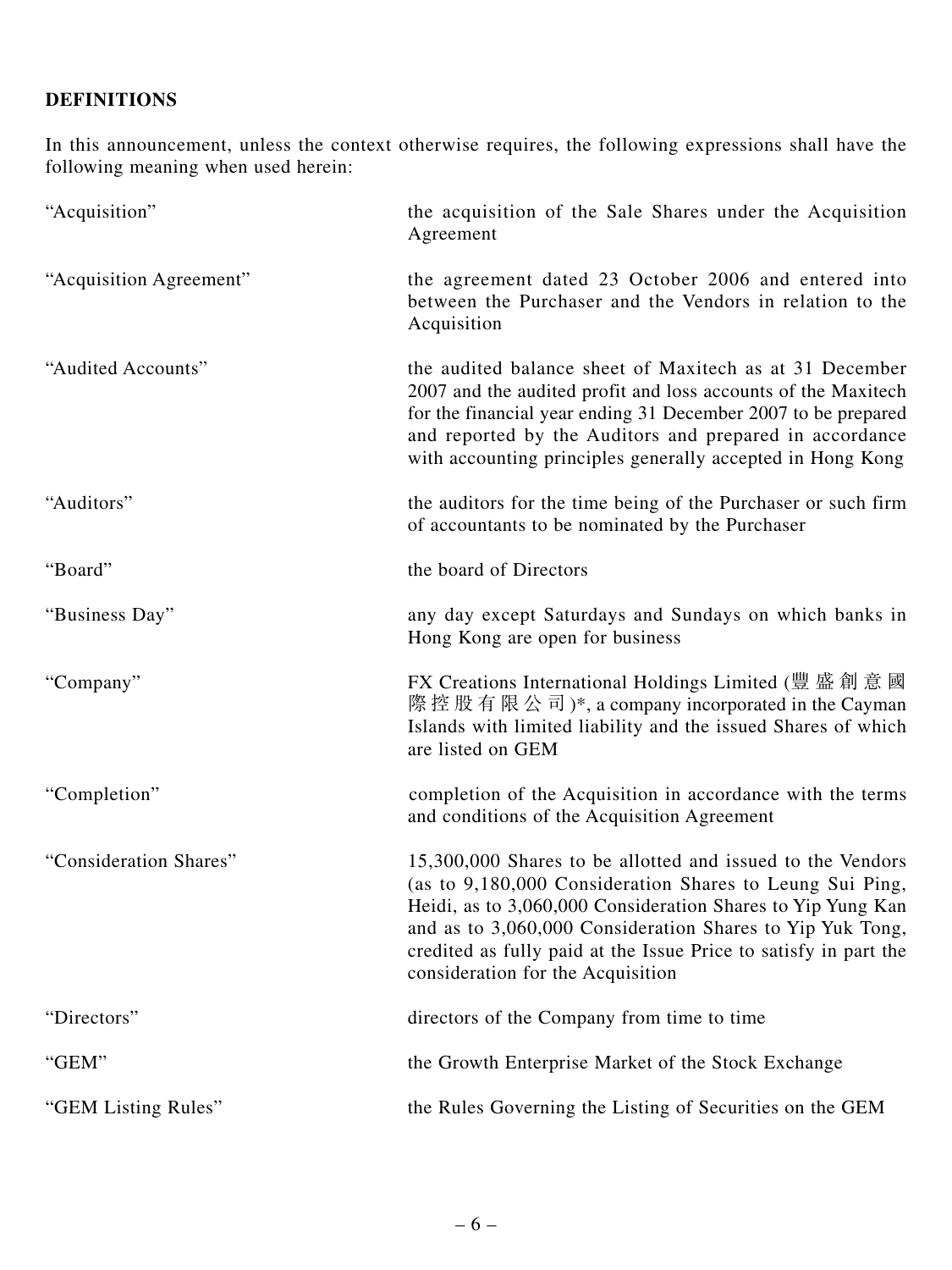| "Group"                        | the Company and its subsidiaries                                                                                                                                                                                                                                                                                        |
|--------------------------------|-------------------------------------------------------------------------------------------------------------------------------------------------------------------------------------------------------------------------------------------------------------------------------------------------------------------------|
| "Guaranteed Profit"            | the audited consolidated net profit of Maxitech for the<br>financial year ending 31 December 2007 which shall not be<br>less than HK\$1.5 million                                                                                                                                                                       |
| "Hong Kong"                    | the Hong Kong Special Administrative Region of the PRC                                                                                                                                                                                                                                                                  |
| "Independent Third Party(ies)" | third party (ies) independent of the Company and connected<br>persons (as defined under the GEM Listing Rules) of the<br>Company and are not connected persons (as defined under<br>the GEM Listing Rules) of the Company                                                                                               |
| "Issue Price"                  | the issue price of HK\$0.180 per Consideration Share                                                                                                                                                                                                                                                                    |
| "Listing Committee"            | has the meaning ascribed to the terms under the GEM Listing<br>Rules                                                                                                                                                                                                                                                    |
| "Maxitech"                     | Maxitech System Company Limited, a company incorporated<br>on 24 July 2002 in Hong Kong with limited liability and is<br>wholly and beneficially owned by the Vendors                                                                                                                                                   |
| "Purchaser"                    | Trigreat Investments Limited, a company incorporated in the<br>British Virgin Islands and is a wholly owned subsidiary of<br>the Company                                                                                                                                                                                |
| "PRC"                          | the People's Republic of China, which for the purpose of this<br>announcement, shall exclude Hong Kong, the Macau Special<br>Administrative Region of the PRC and Taiwan                                                                                                                                                |
| "Sale Shares"                  | 1,000,000 ordinary shares of HK\$1.00 each in the issued<br>share capital of Maxitech and registered in the name and<br>beneficially owned by the Vendors, as to 600,000 Sale Shares<br>by Leung Sui Ping, Heidi, as to 200,000 Sale Shares by Yip<br>Yung Kan and the remaining 200,000 Sale Shares by Yip Yuk<br>Tong |
| "Share $(s)$ "                 | share(s) of $HK$0.01$ each in the capital of the Company                                                                                                                                                                                                                                                                |
| "Shareholder(s)"               | $holder(s)$ of the Share(s)                                                                                                                                                                                                                                                                                             |
| "Stock Exchange"               | The Stock Exchange of Hong Kong Limited                                                                                                                                                                                                                                                                                 |
| "Vendors"                      | together Leung Sui Ping, Heidi, Yip Yung Kan and Yip Yuk<br>Tong                                                                                                                                                                                                                                                        |